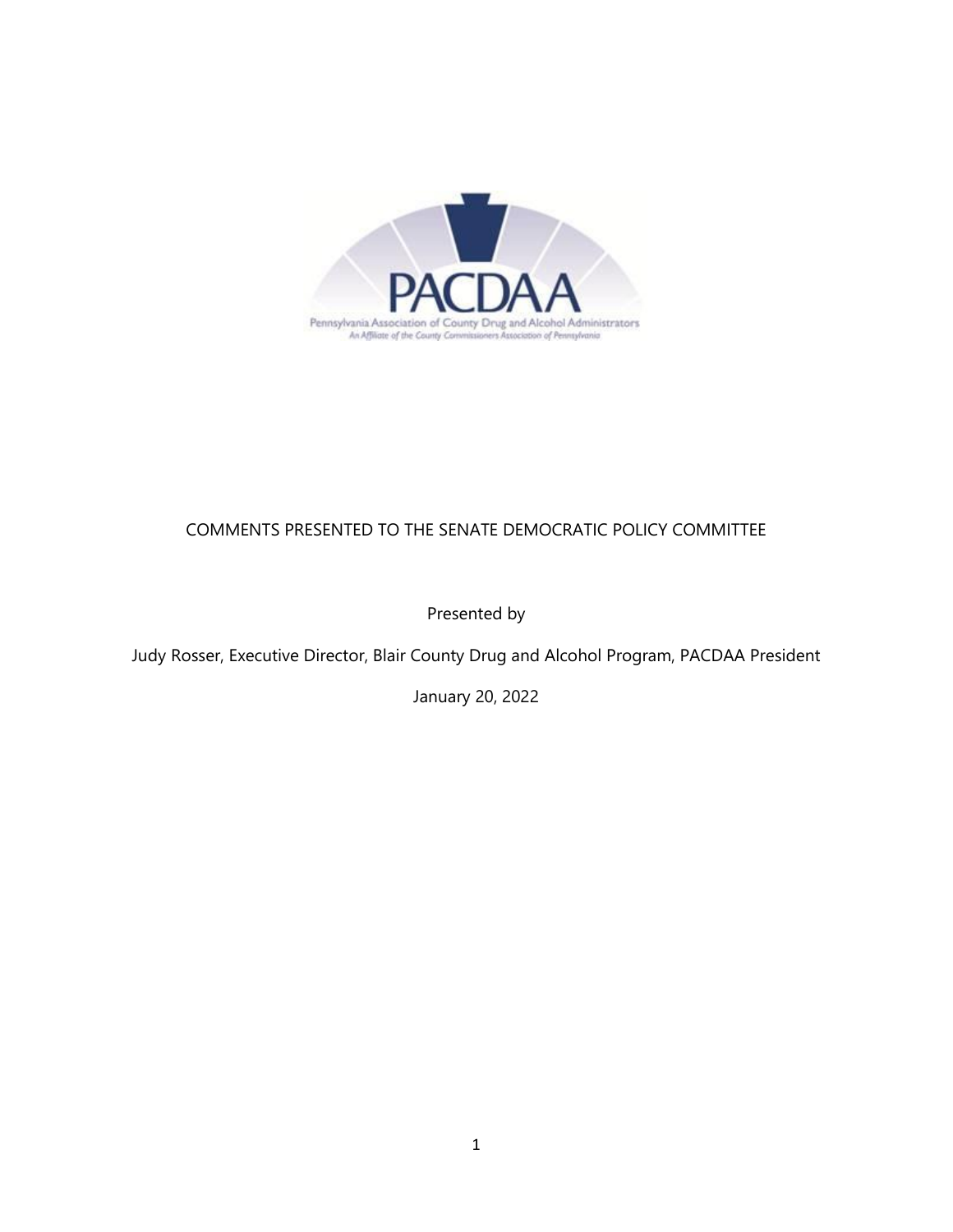Thank you for the opportunity to present comments today and thank you for your ongoing focus on substance use issues across the Commonwealth. These comments are provided by Judy Rosser, Executive Director of the Blair County Drug and Alcohol Program and President of the Pennsylvania Association of County Drug and Alcohol Administrators (PACDAA). PACDAA is an affiliate of the County Commissioners Association of Pennsylvania (CCAP) representing the 47 Single County Authorities of the Commonwealth. In 1972, the Commonwealth of Pennsylvania established a single state agency and a system of Single County Authorities to implement substance abuse prevention, intervention, treatment and recovery services through countybased planning and management. Act 63, The Pennsylvania Drug and Alcohol Abuse Control Act, requires the Department of Drug and Alcohol Programs to develop a State Plan for the control, prevention, intervention, treatment, rehabilitation, research, and training. Single County Authorities are responsible for local implementation of that plan.

Single County Authorities, under the direction of the Pennsylvania Department of Drug and Alcohol Programs (DDAP), are the backbone of each county's drug and alcohol service delivery system for residents. Among other essential roles, we ensure seamless access and quality drug and alcohol services for Pennsylvania residents. It is worth noting that there are over 22 million people in the US who are in long term recovery from substance use disorders. Our services are critical to Pennsylvania residents, to move them, too, toward recovery.

SCA's receive state and federal block grant funding and federal opioid grant funds from the Department of Drug and Alcohol Programs, Behavioral Health Services Initiative (BHSI) and Act 152 funding from the Department of Human Services. SCA's work diligently with local partners to manage Behavioral HealthChoices networks and services.

Today, we continue to face the overdose crisis amid the COVID-19 pandemic and an increasing crisis in the workforce. We are called upon to improve outcomes for individuals and families who are facing a multitude of crises. We are here to offer some thoughts about focusing our efforts toward implementing a recovery-based continuum of care. We believe that "recovery" describes a philosophy and approach that should permeate every step along the continuum of services. While "recovery services" or "certified recovery specialists" are often singled out for funding or

2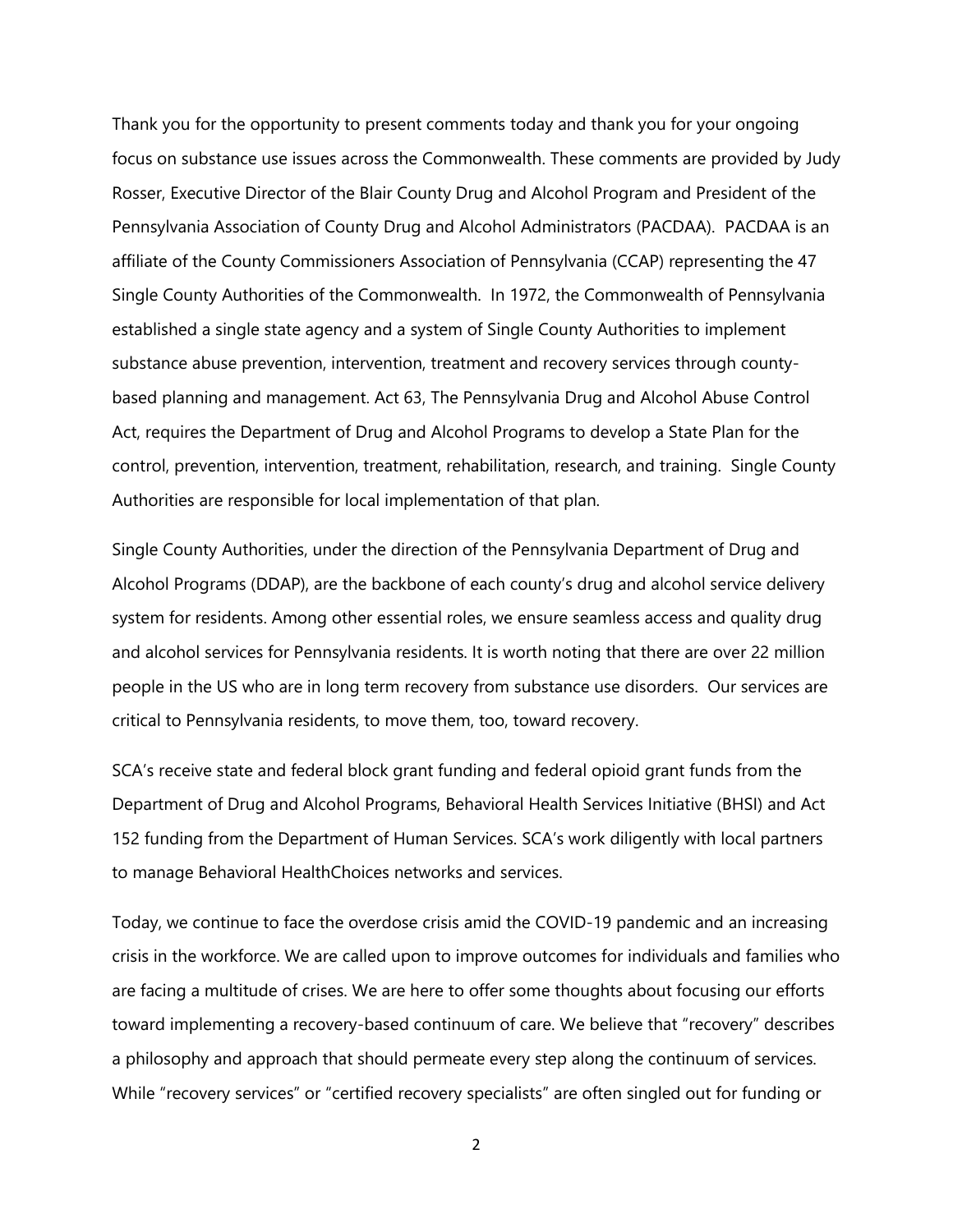rule making, they are both necessary across the entire continuum. The goal is to improve the entire system so individuals and families can achieve and maintain recovery.

The SCAs are excited about the national and state movement that recognizes there is a recovery focused continuum of care. A recovery-focused system transformation is not just the minor refinement of existing treatment models or adding on component or two to stabilize they system. The transformation needs to be more than just superficial commitment to new rhetoric and service appendages but a true commitment to system transformation for individuals and families we serve. SCAs understand the commitment and resources needed to encourage and support system transformation. A recovery focused system of care recognizes this continuum from pre-recovery identification and destabilization of addition, recovery initiation, stable recovery management and to enhanced stable quality of life. Over the last decade, we have seen this transformation and funding to support meeting persons with a substance use disorder (SUD) at the most critical points in their disease and recovery process. These are the components of a recovery-focused system of care.

### **1) Pre-recovery identification, and destabilization of addiction**

Outreach to the local community to facilitate referral to the system, no wrong door approach to treatment access. 24/7 warm handoff to care, 24/7 certified recovery specialist recovery checkups/interventions, family education and support system, criminal justice identification and referral, specialty courts, harm reduction initiatives that engage at the street level, bridge projects to facilitate medicated assisted treatment as appropriate to name a few.

#### **2) Recovery initiation (acute biopsychosocial stabilization)**

The recognition that each person can recovery and the journey is personal. No one size fits all and the SCAs and system have worked to expand pathways to recovery. This stage recognizes the complexity and chronic nature of the disease. Provides opportunity through a rich continuum of behavioral health treatment and recovery housing supports to help initiate the recovery process. The treatment system continues to grow in its use of best practices and therapeutic interventions. Care coordination and engagement with persons in early recovery through recovery checkups, certified recovery specialist mentor, care coordination for social

3